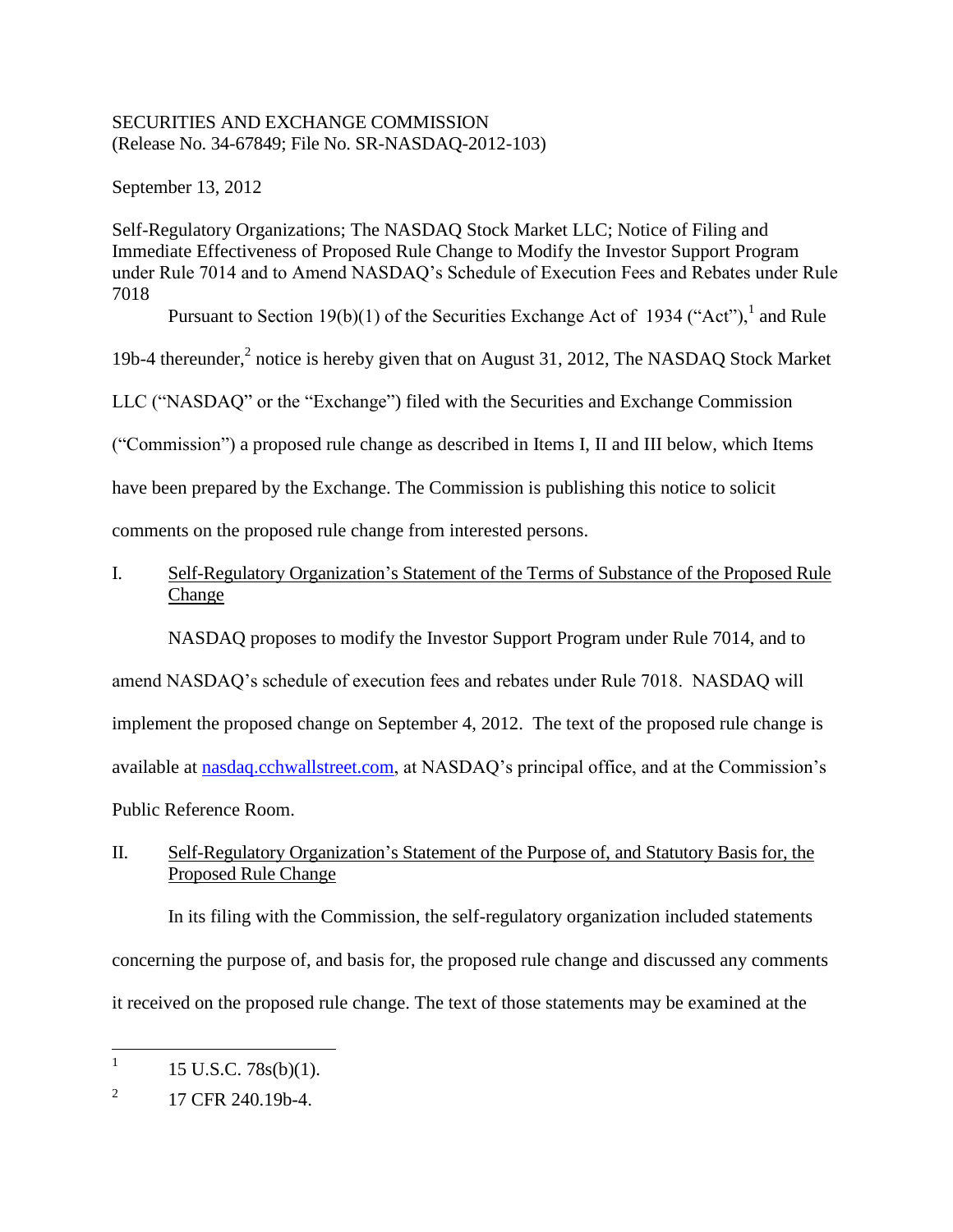places specified in Item IV below. The Exchange has prepared summaries, set forth in sections A, B, and C below, of the most significant parts of such statements.

- A. Self-Regulatory Organization's Statement of the Purpose of, and the Statutory Basis for, the Proposed Rule Change
	- 1. Purpose

NASDAQ is proposing (i) to modify the ISP under Rule 7014, and (ii) to amend NASDAQ's schedule of execution fees and rebates under Rule 7018(a). As a general matter, the changes are designed to reflect the persistent reduction in trading volumes in the U.S. capital markets through a range of changes that will both increase incentives for market participation and enhance revenue.

## Investor Support Program

The ISP enables NASDAQ members to earn a monthly fee credit for providing additional liquidity to NASDAQ and increasing the NASDAQ-traded volume of what are generally considered to be retail and institutional investor orders in exchange-traded securities ("targeted liquidity"). The goal of the ISP is to incentivize members to provide such targeted liquidity to the NASDAQ Market Center.<sup>3</sup> The Exchange noted in its original filing to institute the  $ISP^4$  that

 $\frac{1}{3}$ The Commission has expressed its concern that a significant percentage of the orders of individual investors are executed at over the counter ("OTC") markets, that is, at offexchange markets; and that a significant percentage of the orders of institutional investors are executed in dark pools. Securities Exchange Act Release No. 61358 (January 14, 2010), 75 FR 3594 (January 21, 2010) (Concept Release on Equity Market Structure, "Concept Release"). In the Concept Release, the Commission has recognized the strong policy preference under the Act in favor of price transparency and displayed markets. The Commission published the Concept Release to invite public comment on a wide range of market structure issues, including high frequency trading and un-displayed, or "dark," liquidity. See also Mary L. Schapiro, Strengthening Our Equity Market Structure (Speech at the Economic Club of New York, Sept. 7, 2010) ("Schapiro Speech," available on the Commission website) (comments of Commission Chairman on what she viewed as a troubling trend of reduced participation in the equity markets by individual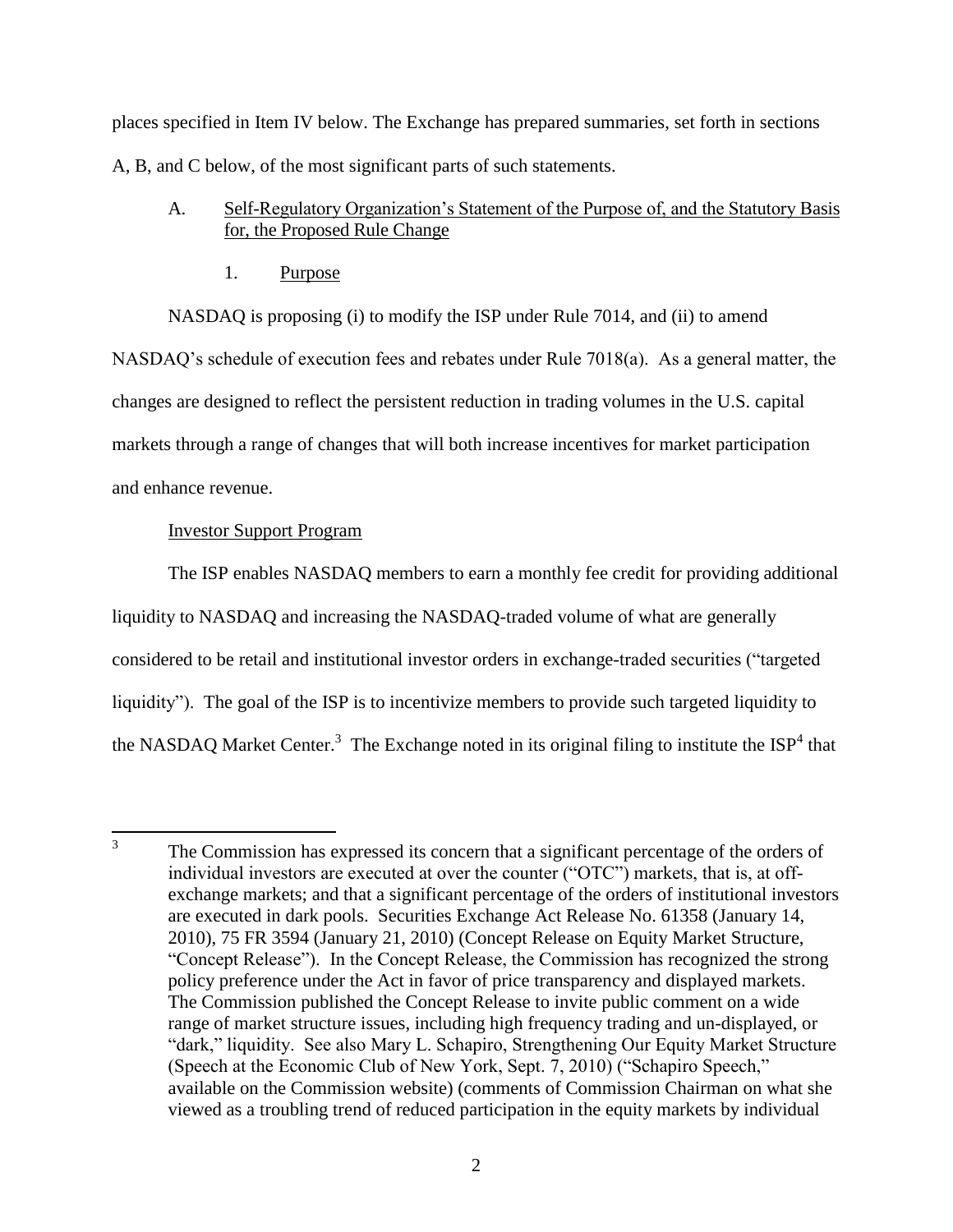maintaining and increasing the proportion of orders in exchange-listed securities executed on a registered exchange (rather than relying on any of the available off-exchange execution methods) would help raise investors' confidence in the fairness of their transactions and would benefit all investors by deepening NASDAQ's liquidity pool, supporting the quality of price discovery, promoting market transparency and improving investor protection.

Participants in the ISP are required to designate specific NASDAQ order entry ports for use under the ISP and to meet specified criteria focused on market participation, liquidity provision, and high rates of order execution. Currently, a member that participates in the ISP receives a credit of \$0.00005, \$0.000275, or \$0.000375 per share with respect to the number of shares of displayed liquidity provided by the member that execute at \$1 or more per share.<sup>5</sup> The precise credit rate is determined by factors designed to measure the degree of the member's participation in the Nasdaq Market Center and the percentage of orders that it enters that execute – its "ISP Execution Ratio" – which is seen as indicative of retail or institutional participation. Without making any other modifications to the program, NASDAQ will reduce the credit paid to market participants that currently qualify for a \$0.000275 per share credit to \$0.0001 per share. The specific requirements for qualifying for the \$0.0001 credit are described below.

As provided in Rule 7014(c)(2), NASDAQ will pay a credit of \$0.0001 per share<sup>6</sup> with respect to shares of displayed liquidity executed at a price of \$1 or more and entered through

 $\overline{a}$ 

investors, and that nearly 30 percent of volume in U.S.-listed equities is executed in venues that do not display their liquidity or make it generally available to the public).

<sup>4</sup> Securities Exchange Act Release No. 63270 (November 8, 2010), 75 FR 69489 (November 12, 2010) (NASDAQ-2010-141) (notice of filing and immediate effectiveness).

<sup>&</sup>lt;sup>5</sup> A participant in the ISP must designate specific order-entry ports for use in tabulating certain requirements under the program.

<sup>6</sup> A reduction from \$0.000275 per share.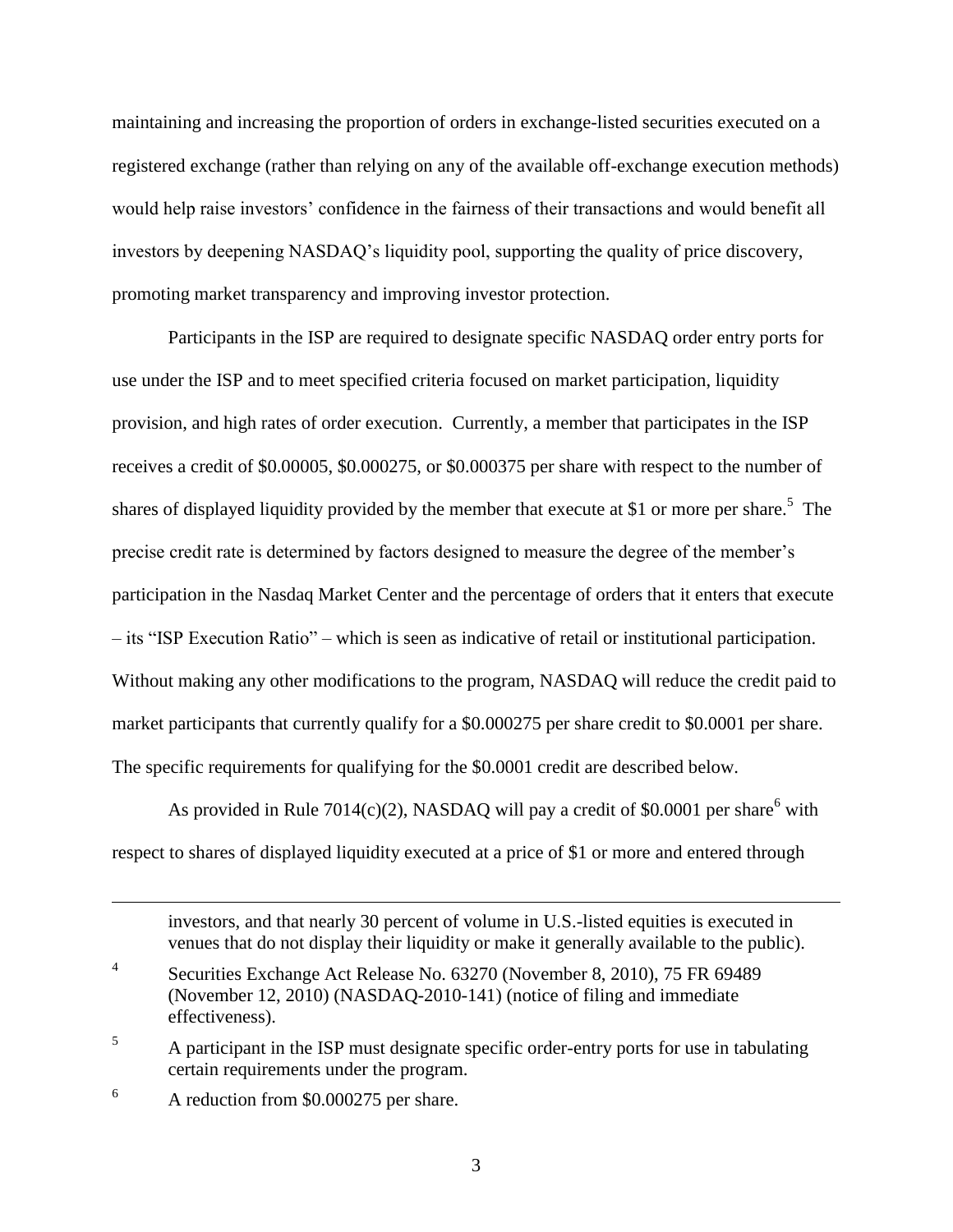ISP-designated ports, and \$0.00005 per share with respect to all other shares of displayed liquidity executed at a price of \$1 or more, if the following conditions are met:

(1) The member's Participation Ratio<sup>7</sup> for the month exceeds its Baseline Participation Ratio<sup>8</sup> by at least 0.43%. The requirement reflects the expectation that in order to earn a higher rebate under the program, a member participating in the program must increase its participation in NASDAQ as compared with an historical baseline.

(2) The member's "ISP Execution Ratio" for the month must be less than 10. The ISP Execution Ratio is defined as "the ratio of (A) the total number of liquidity-providing orders entered by a member through its ISP-designated ports during the specified time period to (B) the number of liquidity-providing orders entered by such member through its ISP-designated ports and executed (in full or partially) in the Nasdaq Market Center during such time period; provided that: (i) no order shall be counted as executed more than once; and (ii) no Pegged Orders, odd-

<sup>—&</sup>lt;br>7 "Participation Ratio" is defined as follows: "[F]or a given member in a given month, the ratio of (A) the number of shares of liquidity provided in orders entered by the member through any of its Nasdaq ports and executed in the Nasdaq Market Center during such month to (B) the Consolidated Volume." "Consolidated Volume" is defined as follows: "[F]or a given member in a given month, the consolidated volume of shares of System Securities in executed orders reported to all consolidated transaction reporting plans by all exchanges and trade reporting facilities during such month." "System Securities" means all securities listed on NASDAQ and all securities subject to the Consolidated Tape Association Plan and the Consolidated Quotation Plan.

<sup>8</sup> "Baseline Participation Ratio" is defined as follows: "[W]ith respect to a member, the lower of such member's Participation Ratio for the month of August 2010 or the month of August 2011, provided that in calculating such Participation Ratios, the numerator shall be increased by the amount (if any) of the member's Indirect Order Flow for such month, and provided further that if the result is zero for either month, the Baseline Participation Ratio shall be deemed to be 0.485% (when rounded to three decimal places)." "Indirect Order Flow" is defined as follows: "[F]or a given member in a given month, the number of shares of liquidity provided in orders entered into the Nasdaq Market Center at the member's direction by another member with minimal substantive intermediation by such other member and executed in the Nasdaq Market Center during such month."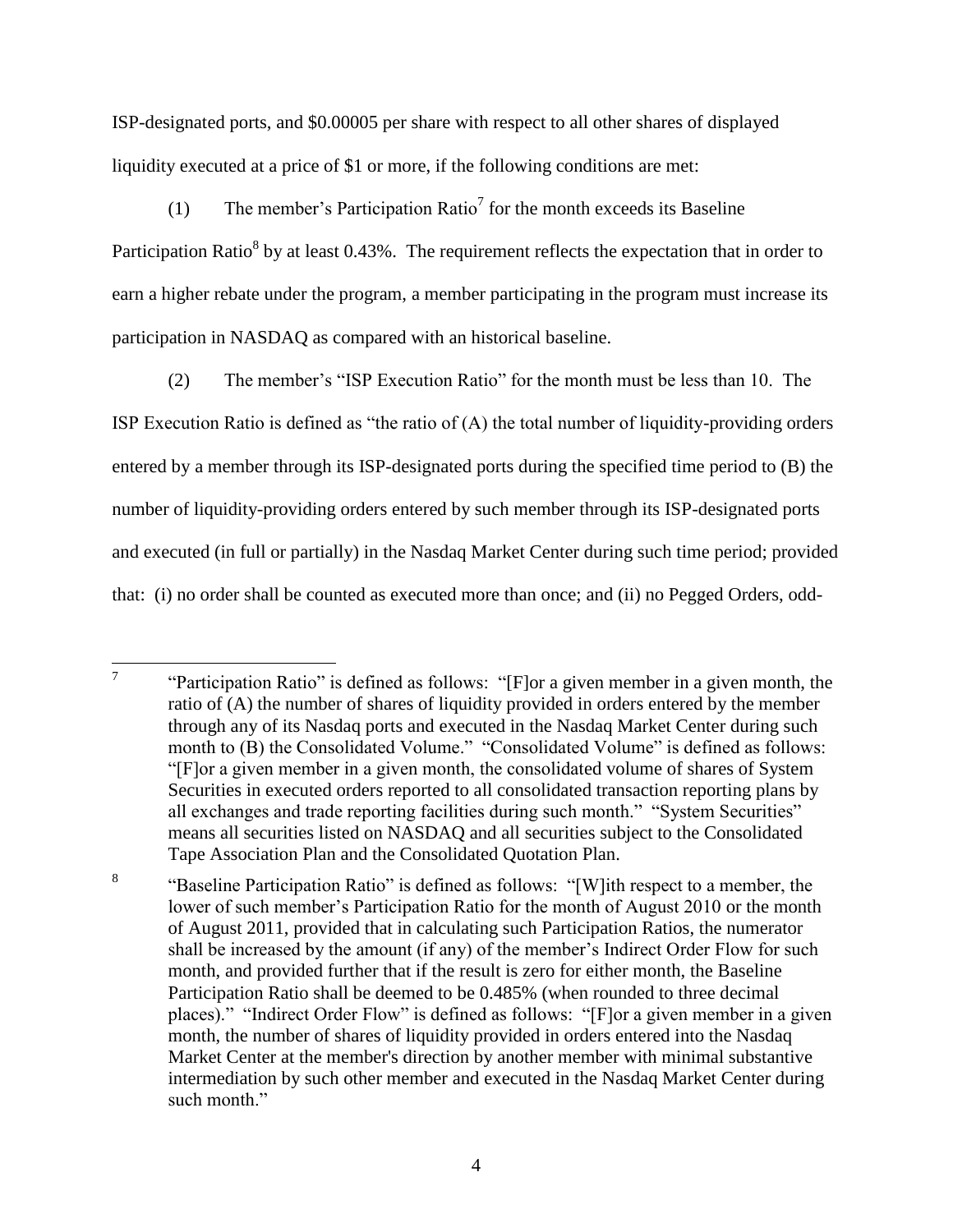lot orders, or MIOC or SIOC orders shall be included in the tabulation."<sup>9</sup> Thus, the definition requires a ratio between the total number of orders that post to the NASDAQ book and the number of such orders that actually execute that is low, a characteristic that NASDAQ believes to be reflective of retail and institutional order flow.

(3) The shares of liquidity provided through ISP-designated ports during the month are equal to or greater than 0.2% of Consolidated Volume during the month, reflecting the ISP's goals of encouraging higher levels of liquidity provision.

(4) At least 40% of the liquidity provided by the member during the month is provided through ISP-designated ports. This requirement is designed to mitigate "gaming" of the program by firms that do not generally represent retail or institutional order flow but that nevertheless are able to channel a portion of their orders that they intend to execute through ISPdesignated ports and thereby receive a credit with respect to those orders.

Alternatively, as provided in Rule 7014(c)(3), NASDAQ will pay a credit of \$0.0001 per share<sup>10</sup> with respect to shares of displayed liquidity executed at a price of \$1 or more and entered through ISP-designated ports, and \$0.00005 per share with respect to all other shares of displayed liquidity executed at a price of \$1 or more, if the following conditions are met:

(1) The member's Participation Ratio for the month exceeds its Baseline Participation Ratio by at least 0.30%.

(2) The member's "ISP Execution Ratio" for the month is less than 10.

(3) The shares of liquidity provided through ISP-designated ports during the month are equal to or greater than 0.2% of Consolidated Volume during the month.

<sup>—&</sup>lt;br>9 These terms have the meanings assigned to them in Rule 4751. MIOC and SIOC orders are forms of "immediate or cancel" orders and therefore cannot be liquidity-providing orders.

<sup>&</sup>lt;sup>10</sup> A reduction from \$0.000275 per share.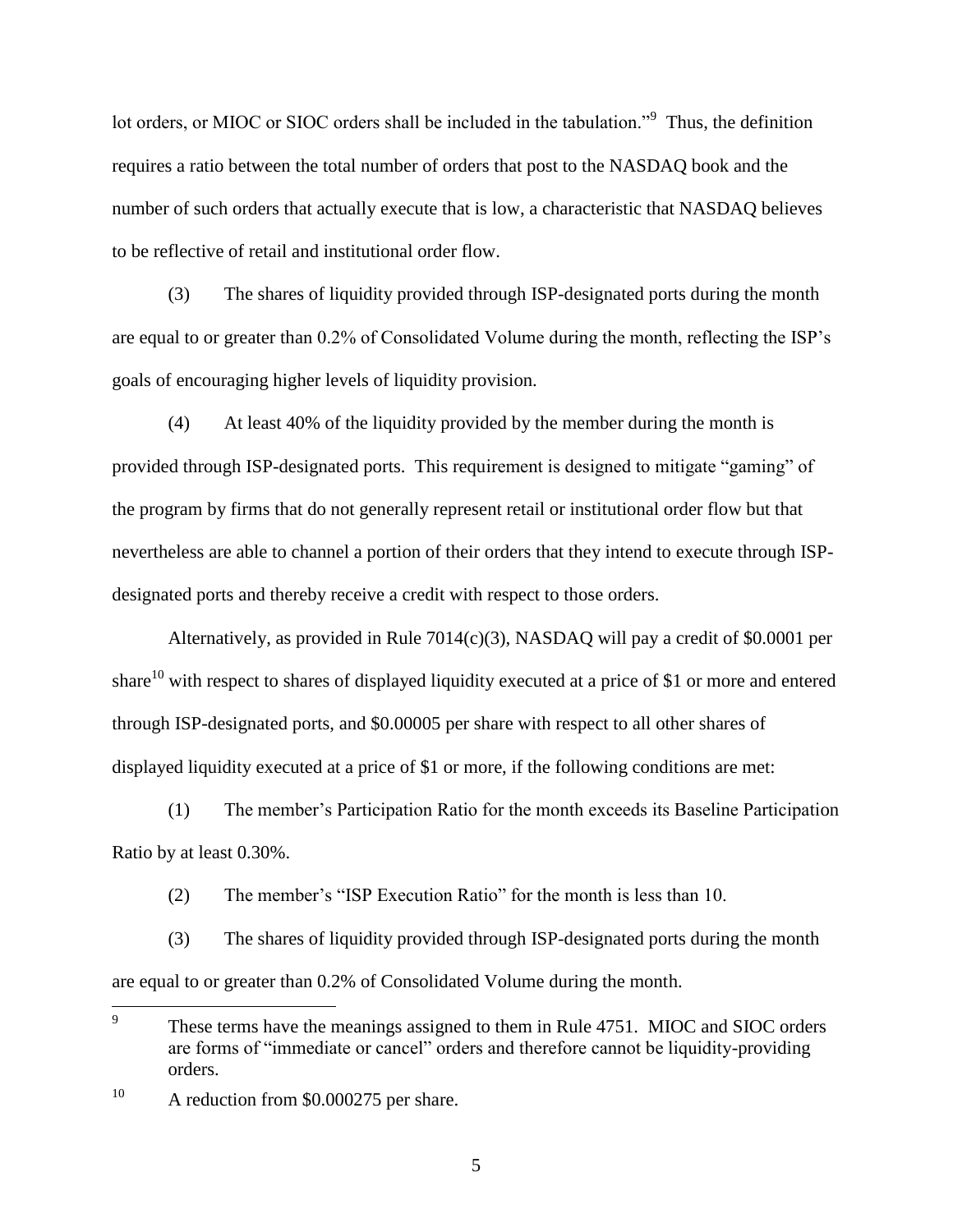(4) At least 80% of the liquidity provided by the member during the month is provided through ISP-designated ports.

(5) The member has an average daily volume during the month of more than 100,000 contracts of liquidity provided through one or more of its Nasdaq Options Market market participant identifiers ("MPIDs"), provided that such liquidity is provided through Public Customer Orders, as defined in Chapter I, Section 1 of the Nasdaq Options Market Rules; and

(6) The ratio between shares of liquidity provided through ISP-designated ports and total shares accessed, provided, or routed through ISP-designated ports during the month is at least 0.70.

### Execution Fees and Rebates

NASDAQ is making a number of changes to its general schedule of fees and rebates for order execution. Overall, the changes are designed to (i) raise additional revenue to offset reductions caused by a sustained decrease in trading volumes in the U.S. capital markets, (ii) continue the process of replacing volume-based pricing tiers measured by share volume with tiers measured by a market participant's percentage of "Consolidated Volume,"<sup>11</sup> and (iii) enhance market participation incentives by broadening the eligibility for several rebate tiers. Specifically, NASDAQ is proposing to make the following changes to Rule 7018(a), which governs execution and routing of order for securities priced at \$1 or more per share:

 Currently, NASDAQ pays a credit of \$0.0029 per share executed with respect to displayed quotes/orders for a member with shares of liquidity provided in all securities through one or more of its NASDAQ Market Center MPIDs that represent more than 0.45% of

 $11\,$ See Securities Exchange Act Release No. 64453 (May 10, 2011), 76 FR 28252 (May 16, 2011) (SR-NASDAQ-2011-062). "Consolidated Volume" is defined as the total consolidated volume reported to all consolidated transaction reporting plans by all exchanges and trade reporting facilities.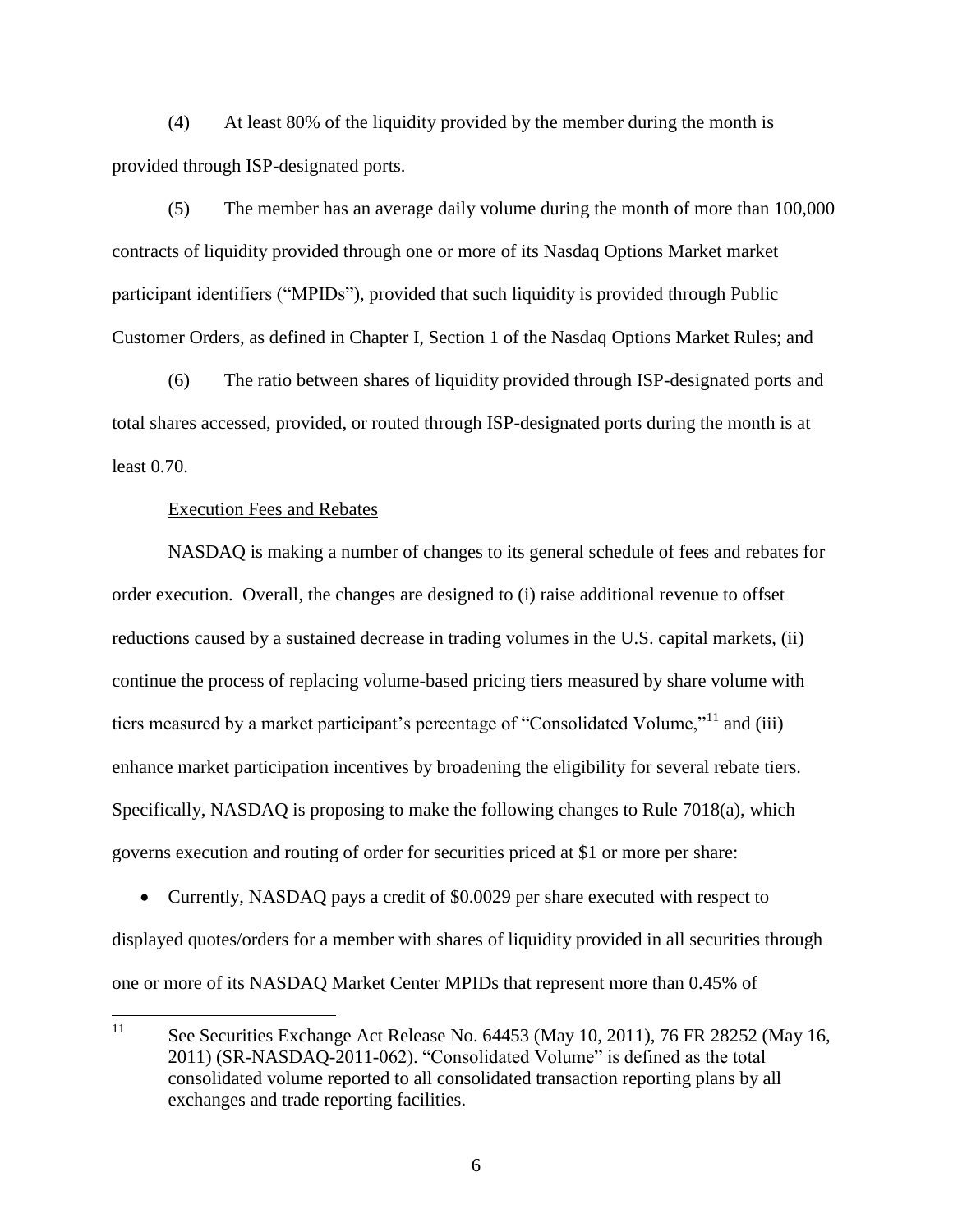Consolidated Volume during the month. NASDAQ is modifying this rebate tier to increase the requirement to 0.50% of Consolidated Volume.

• Similarly, NASDAQ currently pays a credit of \$0.0029 per share executed with respect to displayed quotes/orders for a member with shares of liquidity accessed in all securities through one or more of its MPIDs that represent more than 0.65% of Consolidated Volume during the month, and that provides a daily average of at least 2 million shares of liquidity in all securities through one or more of its NASDAQ Market Center MPIDs during the month. NASDAQ is proposing to eliminate this rebate tier.<sup>12</sup>

 Currently, NASDAQ pays a credit of \$0.0027 per share executed with respect to displayed quotes/orders for a member with an average daily volume in all securities of more than 25 million shares of liquidity provided through one or more of its NASDAQ Market Center MPIDs during the month. The requirement for this tier is being modified to require that the member provide liquidity representing more than 0.30% of Consolidated Volume. NASDAQ believes that given the volume levels that have recently prevailed in the market, the change will make it slightly easier for members to qualify for this pricing tier.

 Similarly, NASDAQ pays a credit of \$0.0025 per share executed with respect to displayed quotes/orders for a member with an average daily volume in all securities of more than 20 million shares of liquidity provided through one or more of its NASDAQ Market Center MPIDs during the month. The requirement for this tier is being modified to require that the member provide liquidity representing more than 0.10% of Consolidated Volume. Again, NASDAQ believes that this change will make it easier for members to qualify for this pricing tier.

 $12$ <sup>12</sup> Other rebate tiers under which members may be eligible to receive rebates of \$0.00295 or \$0.0029 per share will remain unchanged.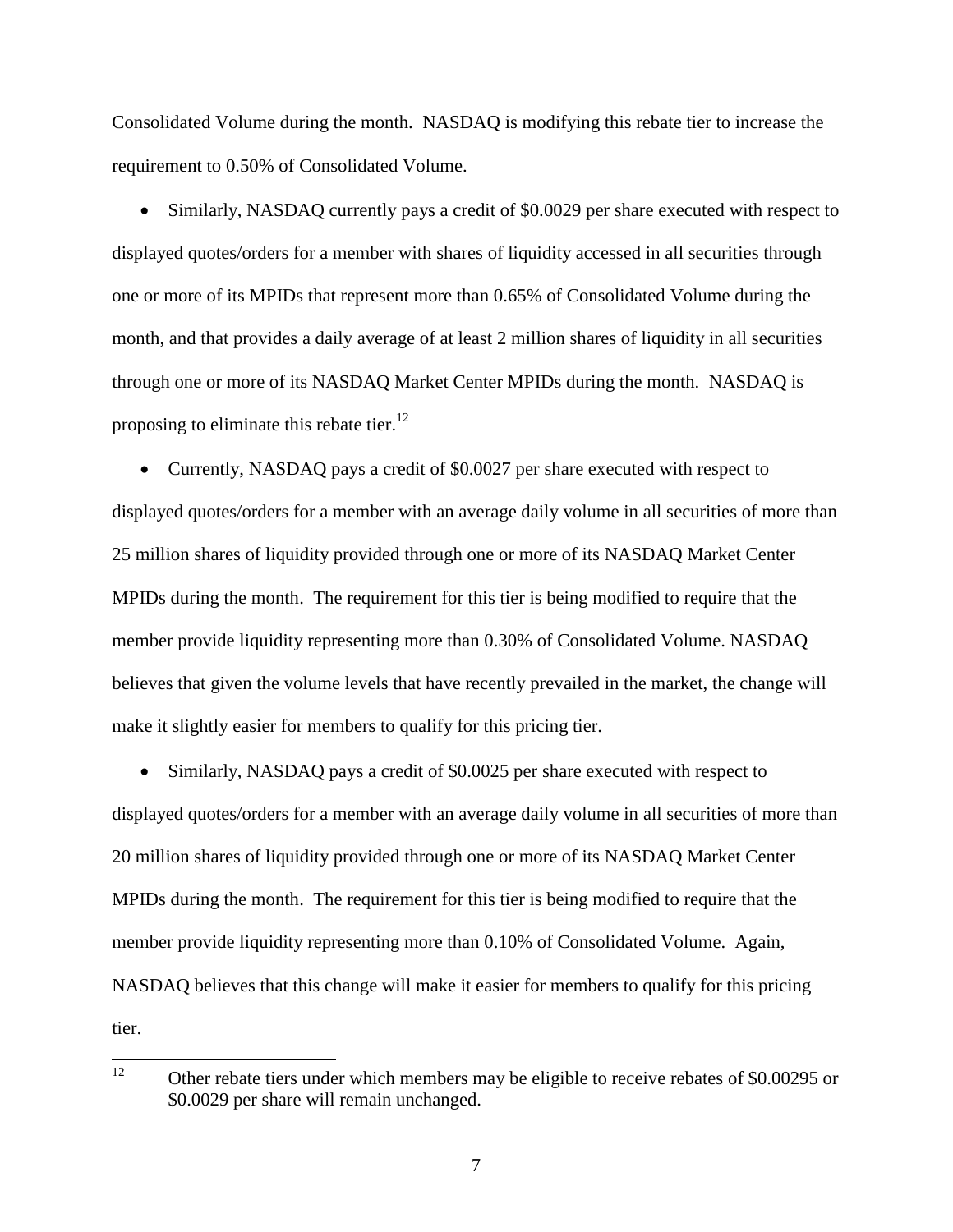• NASDAQ currently pays a credit of \$0.0025 per share executed with respect to displayed quotes/orders for a member with shares of liquidity accessed in all securities through one or more of its MPIDs that represent 0.20% or more of Consolidated Volume during the month, and with shares of liquidity provided in all securities during the month representing 0.10% or more of Consolidated Volume during the month. NASDAQ is proposing to eliminate this rebate tier.<sup>13</sup>

• NASDAQ currently pays a credit of \$0.0025 per share executed with respect to displayed quotes/orders for a member with shares of liquidity provided in all securities through one or more of its NASDAQ Market Center MPIDs representing more than 0.10% of Consolidated Volume during the month, and with an average daily volume during the month of more than 100,000 contracts of liquidity accessed or provided through one or more of its NASDAQ Options Market MPIDs. NASDAQ is proposing to increase the rebate for this tier to \$0.0027 per share executed.

• NASDAQ currently pays a credit of \$0.0029 per share executed with respect to displayed quotes/orders for a member with shares of liquidity provided in all securities through one or more of its NASDAQ Market Center MPIDs representing more than 0.15% of Consolidated Volume during the month, and with an average daily volume during the month of more than 100,000 contracts of liquidity accessed or provided through one or more of its NASDAQ Options Market MPIDs. NASDAQ is proposing to increase the Consolidated Volume requirement for this tier to 0.25%.

For securities listed on an exchange other than NASDAQ or the New York Stock Exchange ("Tape B Securities"), NASDAQ currently charges a discounted order execution fee of \$0.0027 per share executed with respect to an order entered through a NASDAQ Market

<sup>13</sup> Other rebate tiers under which members may be eligible to receive rebates of \$0.0025 per share will remain unchanged or will have their associated rebate increased.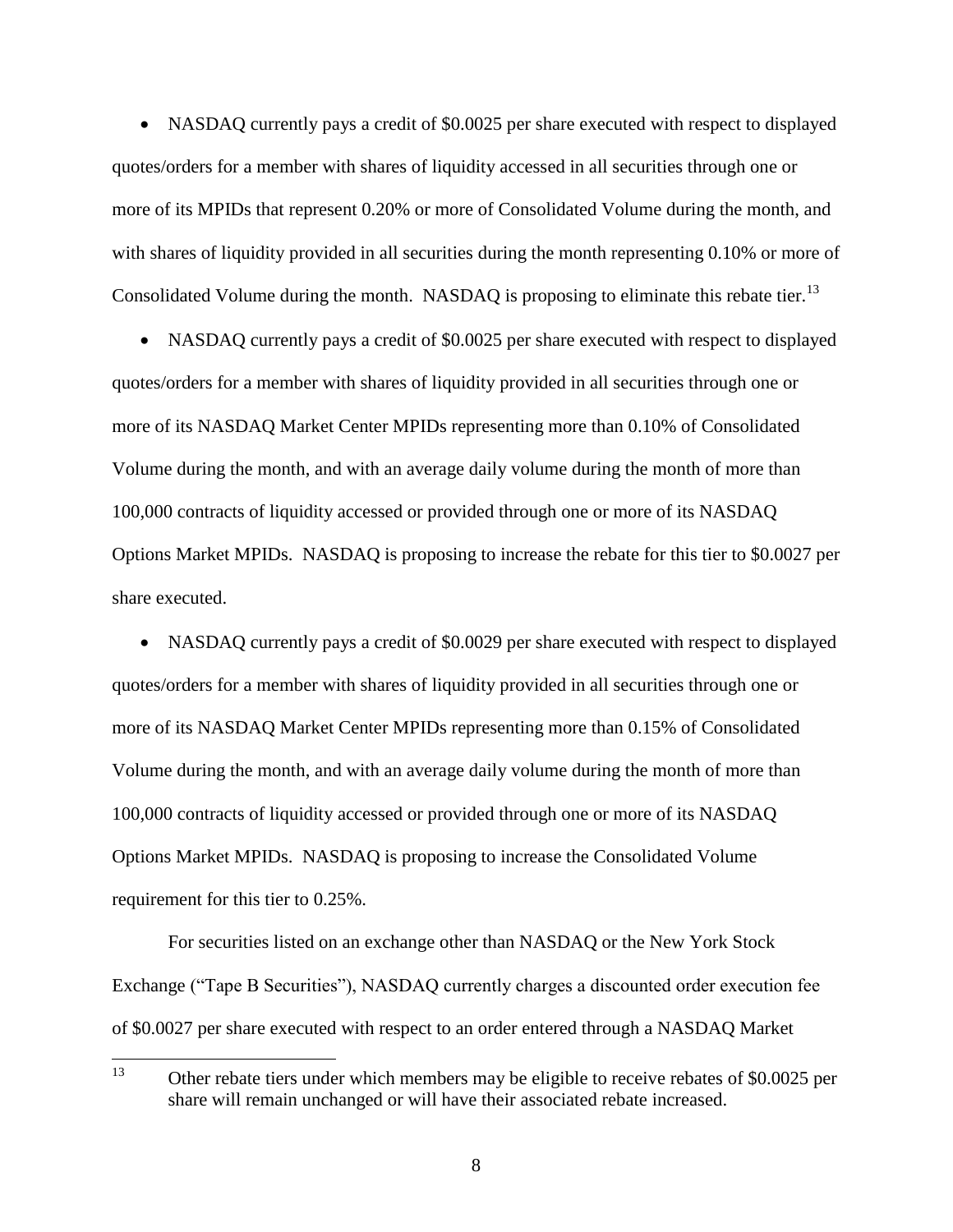Center MPID through which a member (i) accesses shares of liquidity in Tape B Securities that represent more than 1.5% of Consolidated Volume in Tape B Securities during the month, and (ii) provides shares of liquidity in Tape B Securities that represent more than 0.5% of Consolidated Volume in Tape B Securities during the month. Similarly, NASDAQ currently charges a discounted order execution fee of \$0.0028 per share executed with respect to an order entered through a NASDAQ Market Center MPID through which a member (i) accesses shares of liquidity in Tape B Securities that represent more than 0.5% of Consolidated Volume in Tape B Securities during the month, and (ii) provides shares of liquidity in Tape B Securities that represent more than 0.25% of Consolidated Volume in Tape B Securities during the month. NASDAQ is eliminating both of these discounted fees, such that the uniform access fee will be \$0.0030 per share executed for all securities priced above \$1.

## 2. Statutory Basis

NASDAQ believes that the proposed rule change is consistent with the provisions of Section 6 of the Act, <sup>14</sup> in general, and with Sections  $6(b)(4)$  and  $6(b)(5)$  of the Act, <sup>15</sup> in particular, in that it provides for the equitable allocation of reasonable dues, fees and other charges among members and issuers and other persons using any facility or system which NASDAQ operates or controls, and is not designed to permit unfair discrimination between customers, issuers, brokers, or dealers.

#### Changes to the ISP

The ISP encourages members to add targeted liquidity that is executed in the Nasdaq Market Center. NASDAQ believes that the reduction in the rebates paid under the ISP from \$0.000275 to \$0.0001 with respect to certain tiers of the ISP is reasonable, because it provides a

 $14$ 15 U.S.C. 78f.

<sup>&</sup>lt;sup>15</sup> 15 U.S.C. 78f(b)(4) and (5).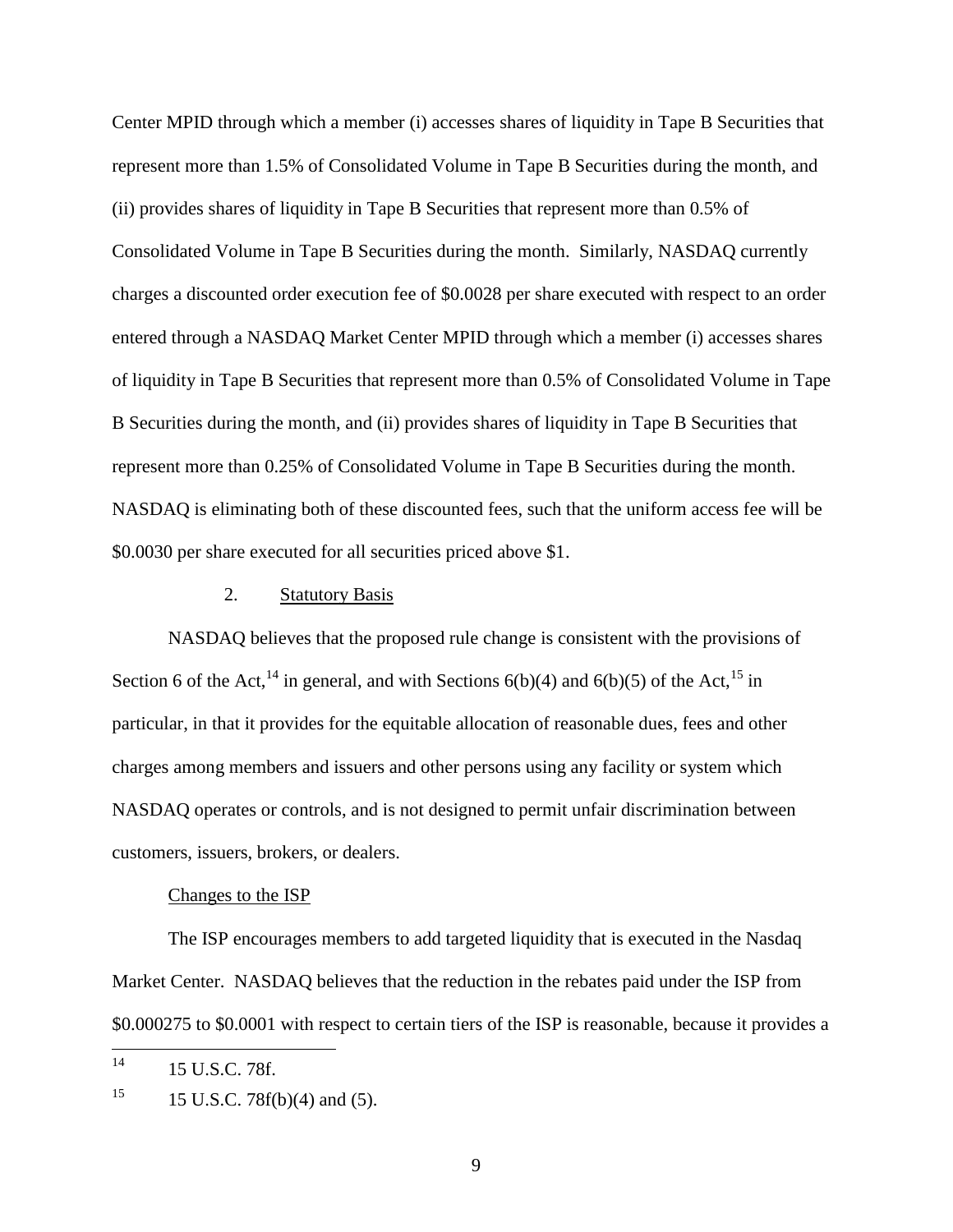means for NASDAQ to reduce costs during a period of persistently low trading volumes, while maintaining the overall structure of the ISP for the purpose of providing incentives for retail and institutional investors to provide targeted liquidity at NASDAQ. The change is consistent with an equitable allocation of fees: although the change maintains the ISP's purpose of paying higher rebates to certain market participants in order to encourage them to benefit all NASDAQ members through the submission of targeted liquidity, the change reduces the disparity between rebates paid to ISP participants and other members for providing liquidity. Similarly, although NASDAQ believes that the price differentiation inherent in the ISP is fair, because it is designed to benefit all market participants by drawing targeted liquidity to the Exchange, the change reduces the level of differentiation between the rebates paid to ISP participants and those paid to other liquidity providers.

#### Changes to Fees and Other Rebates

NASDAQ believes that the proposed change to the fee to access liquidity in Tape B Securities is reasonable because NASDAQ already charges the same fee with respect to other securities, and because the fee is consistent with the requirements of SEC Rule  $610^{16}$  The change is consistent with an equitable allocation of fees because it will result in uniform access fees for all market participants and all securities. Similarly, the change is not unreasonably discriminatory because it will eliminate existing price differentials among market participants with respect to execution of orders for Tape B Securities.

NASDAQ further believes that the proposed changes to rebate tiers are reasonable, because they are not expected to result in significant rebate reductions for market participants. This is the case because members that no longer qualify for rebate tiers whose criteria are being

<sup>16</sup> 17 CFR 242.610.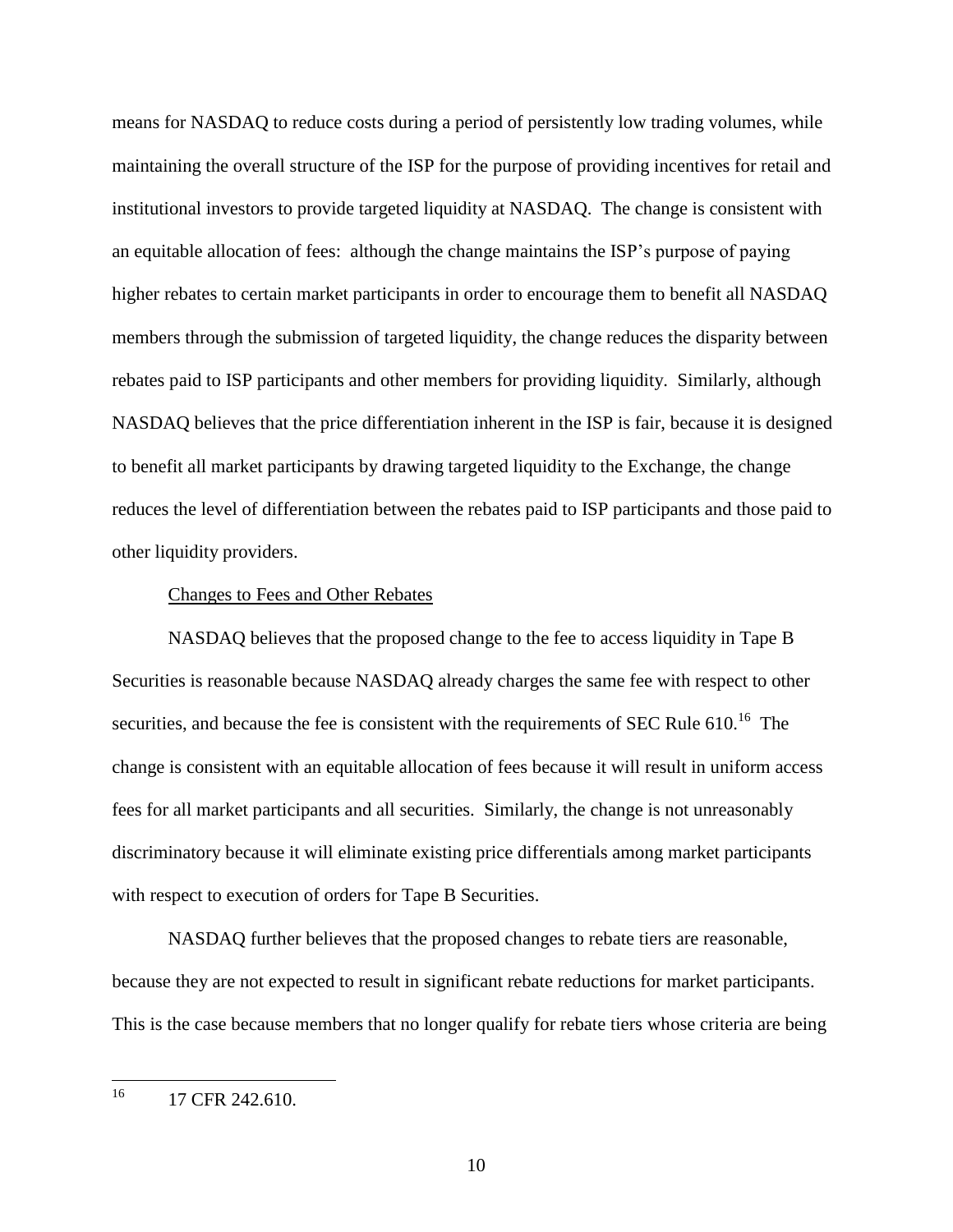restricted will likely qualify for other tiers that pay an enhanced rebate, while other market participants are likely to qualify for tiers that they have not qualified for in the past. Thus, although some market participants may see reduced rebates, NASDAQ does not believe that the reductions will be significant. NASDAQ further believes that the changes are consistent with an equitable allocation of fees because the modified rebate schedule will continue to provide the incentives for provision of displayed liquidity that NASDAQ believes benefit all market participants by dampening price volatility and promoting price discovery. Finally, NASDAQ believes that the changes are not unreasonably discriminatory because opportunities for enhanced rebates to liquidity providers will continue to exist under the modified schedule. Specifically:

 $\bullet$  The change to one of the rebate tiers through which members may earn a \$0.029 [sic] per share executed rebate by requiring liquidity representing 0.50% of Consolidated Volume (rather than 0.45% of Consolidated Volume), as well as the elimination of another \$0.0029 per share rebate tier that requires shares of liquidity accessed that represent more than 0.65% of Consolidated Volume during the month and provision of a daily average of at least 2 million shares of liquidity, are reasonable because members may continue to receive a rebate of \$0.0029 per share through several alternative tiers, or may qualify for slightly lower rebates of \$0.0027 per share or \$0.0025 per share through a range of alternative tiers. In addition, the changes are consistent with an equitable allocation of fees because after the change, the rebate schedule will continue to reflect an allocation of rebates to liquidity providers designed to encourage beneficial market activity, with affected market participants still able to earn comparable or slightly lower rebates through alternative means. Finally, the changes are not unreasonably discriminatory because although they affect only those market participants currently qualifying for the tiers in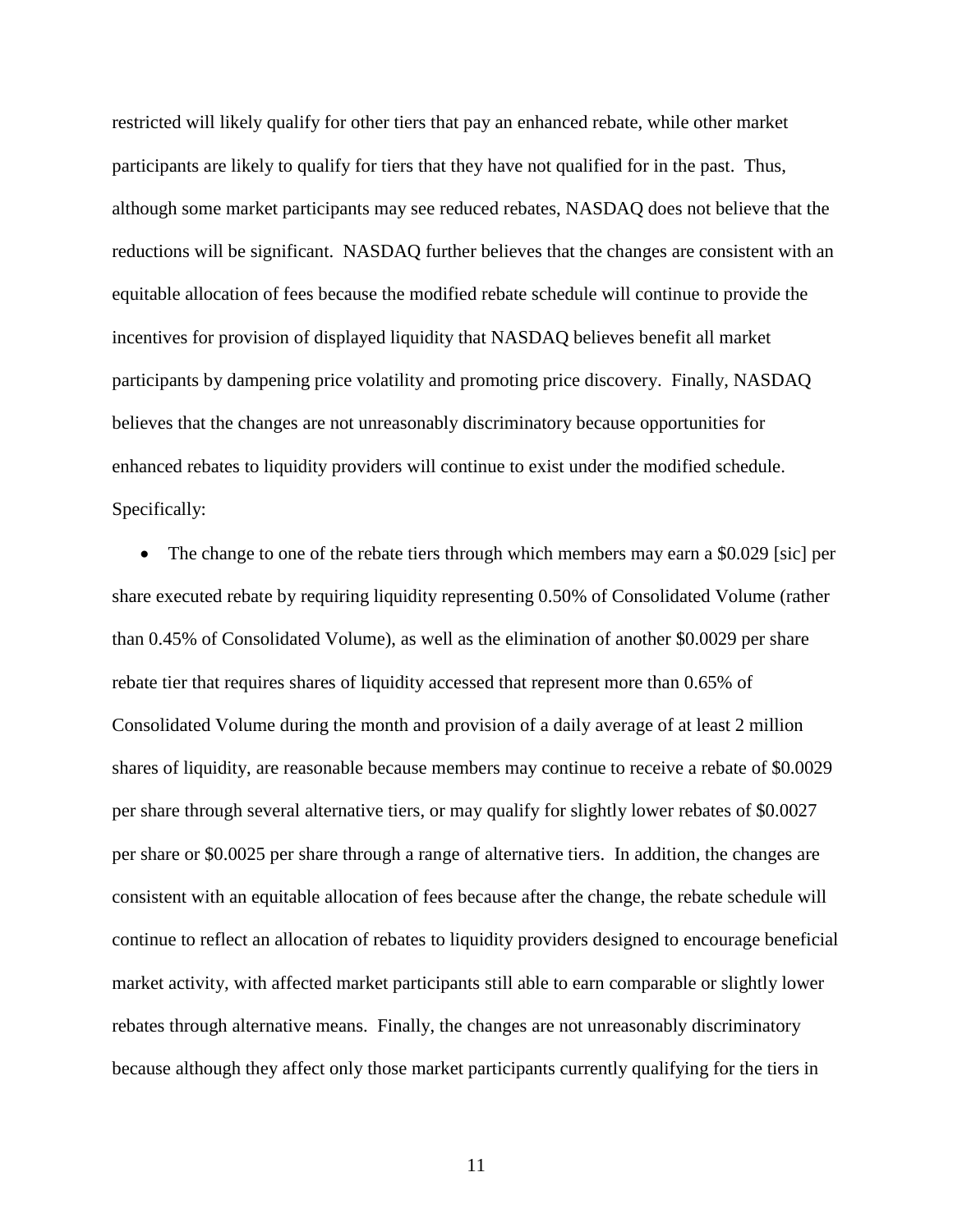question, they serve the reasonable purposes of reducing costs while continuing to provide reasonable rebate opportunities to those participants.

• The changes to express the requirements for certain \$0.0027 and \$0.0025 per share tiers in terms of percentage of Consolidated Volume rather than share amounts is reasonable because at currently prevailing volume levels, the changes will make it easier for market participants to qualify for these tiers. The changes are consistent with an equitable allocation of fees because they encourage liquidity provision and help to ensure that market participants affected by changes that restrict eligibility for other rebate tiers will continue to have alternative means to earn a favorable rebate. Finally, the changes are not unreasonably discriminatory because they broaden the eligibility of members to receive rebates at these levels.

• The elimination of the \$0.0025 per share tier requiring liquidity accessing equal or greater to 0.20% of Consolidated Volume and liquidity provision of 0.10% or more of Consolidation Volume is reasonable because affected members will continue to qualify for the modified tier requiring comparable liquidity provision in order to earn a \$0.0025 per share rebate. Thus, the change is also consistent with an equitable allocation of fees, and is not unreasonably discriminatory, because it will not deprive market participants of the rebate opportunity in question.

The increase in the rebate paid with respect to market participants providing liquidity representing 0.10% of Consolidated Volume and active in the NASDAQ Options Market, as well as the tightening of the requirements for a \$0.0029 per share credit paid to market participants active in both the NASDAQ Market Center and the NASDAQ Options Market, are reasonable because they provide an increased rebate to members currently in the lower tier while ensuring that members no longer qualifying for the higher tier can nevertheless receive the new higher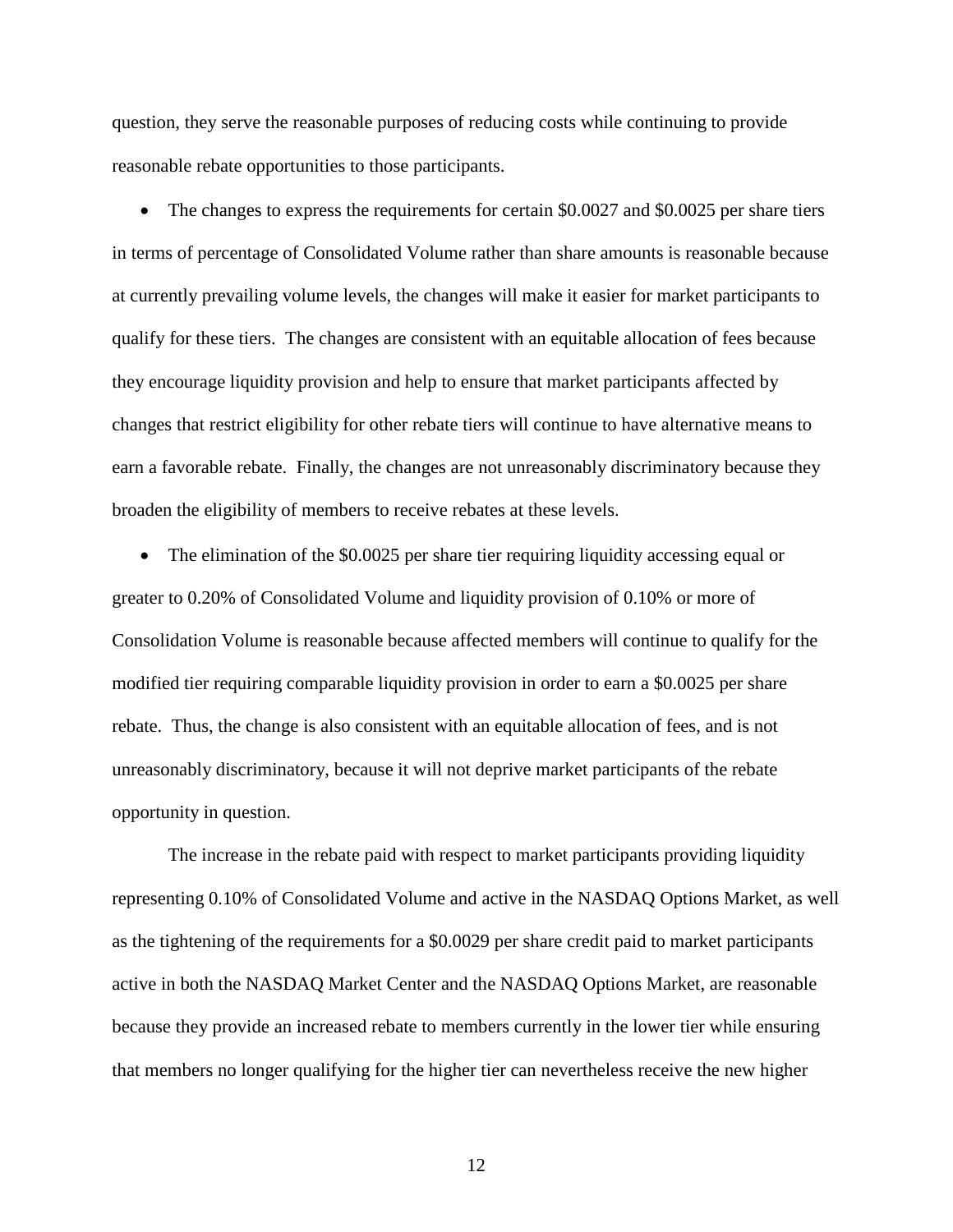rebate for the lower tier. The changes are consistent with an equitable allocation of fees because the modified rebates continue to be responsive to the convergence of trading in which members simultaneously trade different asset classes within a single strategy. NASDAQ also notes that cash equities and options markets are linked, with liquidity and trading patterns on one market affecting those on the other. Accordingly, pricing incentives that encourage market participant activity in both markets recognize that activity in the options markets also supports price discovery and liquidity provision in the NASDAQ Market Center. Finally, the changes are not unreasonably discriminatory, since NASDAQ Market Center participants have alternative means of early rebates of \$0.0027 or \$0.0029 per share rebates that do not require participation in the NASDAQ Options Market.

Finally, NASDAQ notes that it operates in a highly competitive market in which market participants can readily favor competing venues if they deem fee levels at a particular venue to be excessive, or rebate opportunities available at other venues to be more favorable. In such an environment, NASDAQ must continually adjust its fees to remain competitive with other exchanges and with alternative trading systems that have been exempted from compliance with the statutory standards applicable to exchanges. These competitive forces help to ensure that NASDAQ's fees are reasonable, equitably allocated, and not unfairly discriminatory since market participants can largely avoid fees to which they object by changing their trading behavior.

## B. Self-Regulatory Organization's Statement on Burden on Competition

NASDAQ does not believe that the proposed rule change will result in any burden on competition that is not necessary or appropriate in furtherance of the purposes of the Act, as amended. Because the market for order execution is extremely competitive, members may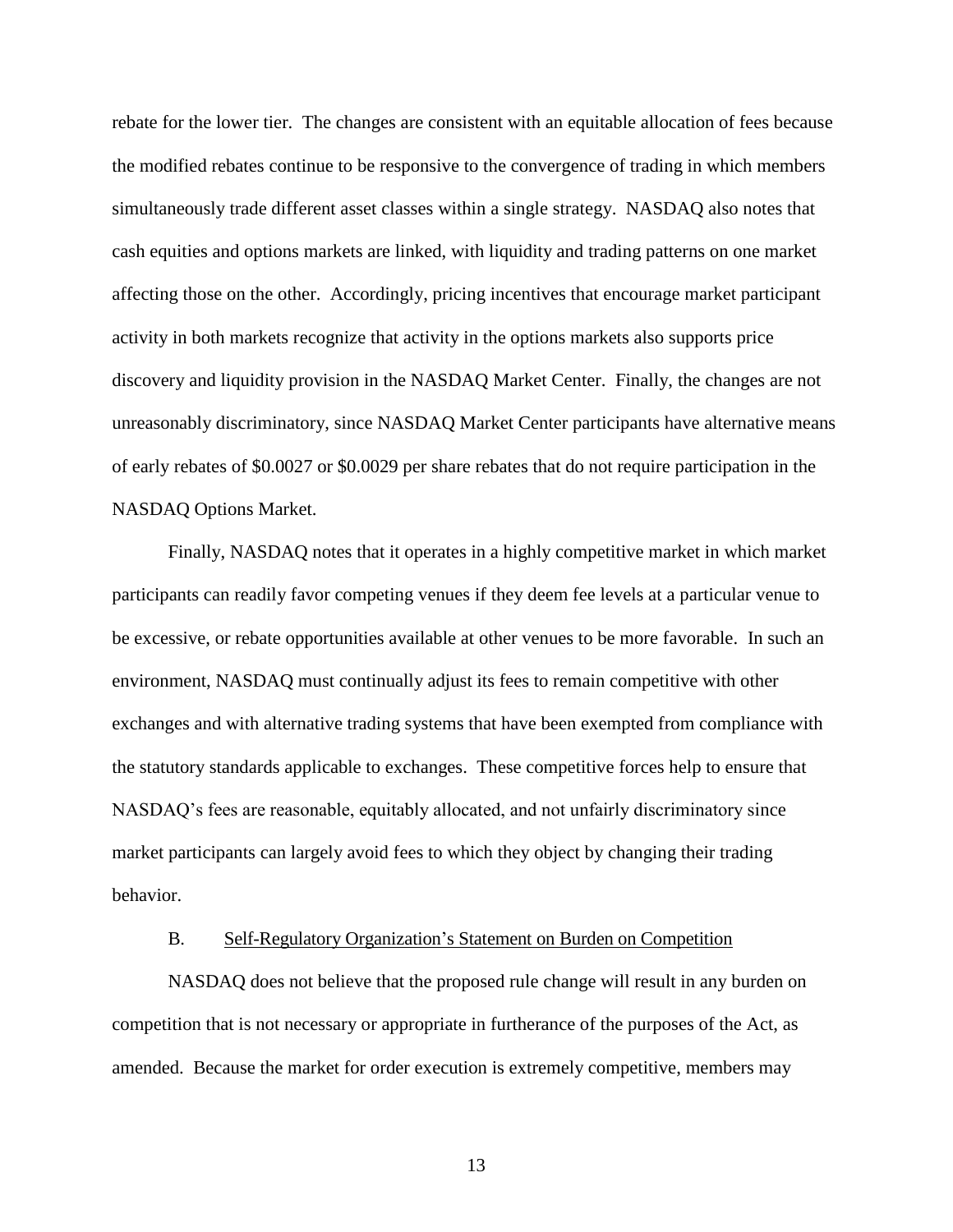readily opt to disfavor NASDAQ's execution services if they believe that alternatives offer them better value. For this reason and the reasons discussed in connection with the statutory basis for the proposed rule change, NASDAQ does not believe that the proposed changes will impair the ability of members or competing order execution venues to maintain their competitive standing in the financial markets.

# C. Self-Regulatory Organization's Statement on Comments on the Proposed Rule Change Received from Members, Participants, or Others

Written comments were neither solicited nor received.

# III. Date of Effectiveness of the Proposed Rule Change and Timing for Commission Action

The foregoing rule change has become effective pursuant to Section  $19(b)(3)(A)(ii)$  of the Act.<sup>17</sup> At any time within 60 days of the filing of the proposed rule change, the Commission summarily may temporarily suspend such rule change if it appears to the Commission that such action is necessary or appropriate in the public interest, for the protection of investors, or otherwise in furtherance of the purposes of the Act. If the Commission takes such action, the Commission shall institute proceedings to determine whether the proposed rule should be approved or disapproved.

# IV. Solicitation of Comments

Interested persons are invited to submit written data, views, and arguments concerning the foregoing, including whether the proposed rule change is consistent with the Act. Comments may be submitted by any of the following methods:

## Electronic comments:

Use the Commission's Internet comment form [\(http://www.sec.gov/rules/sro.shtml\)](http://www.sec.gov/rules/sro.shtml); or

<sup>17</sup> 15 U.S.C. 78s(b)(3)(a)(ii).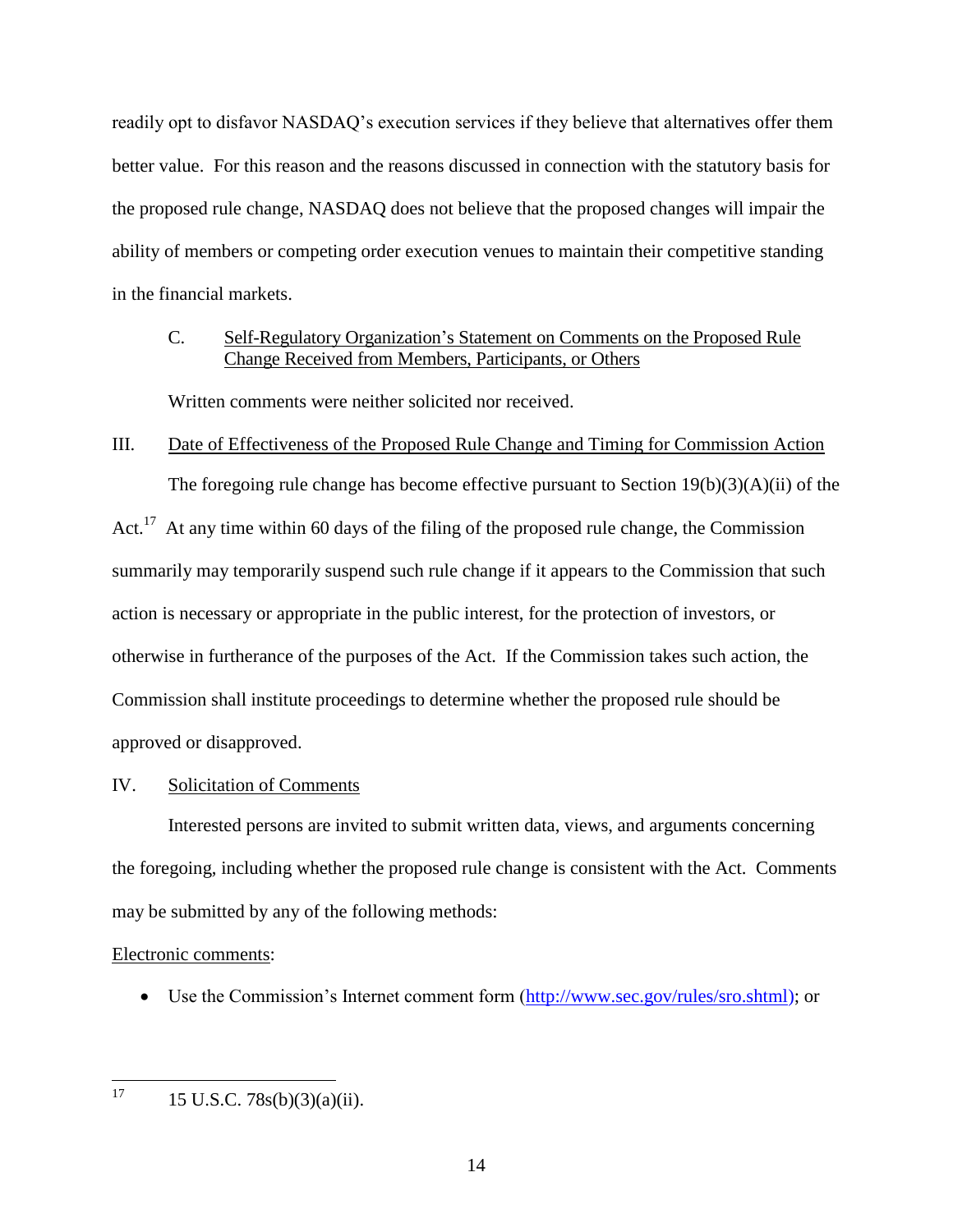• Send an e-mail to <u>rule-comments@sec.gov</u>. Please include File Number SR-NASDAQ-2012-103 on the subject line.

## Paper comments:

• Send paper comments in triplicate to Elizabeth M. Murphy, Secretary, Securities and Exchange Commission, 100 F Street, NE, Washington, DC 20549-1090.

All submissions should refer to File Number SR-NASDAQ-2012-103. This file number should be included on the subject line if e-mail is used. To help the Commission process and review your comments more efficiently, please use only one method. The Commission will post all comments on the Commission's Internet website [\(http://www.sec.gov/rules/sro.shtml\)](http://www.sec.gov/rules/sro.shtml). Copies of the submission, all subsequent amendments, all written statements with respect to the proposed rule change that are filed with the Commission, and all written communications relating to the proposed rule change between the Commission and any person, other than those that may be withheld from the public in accordance with the provisions of 5 U.S.C. 552, will be available for website viewing and printing in the Commission's Public Reference Room, 100 F Street, NE, Washington, DC 20549, on official business days between the hours of 10:00 a.m. and 3:00 p.m. Copies of the filing also will be available for inspection and copying at the principal office of the Exchange. All comments received will be posted without change; the Commission does not edit personal identifying information from submissions. You should